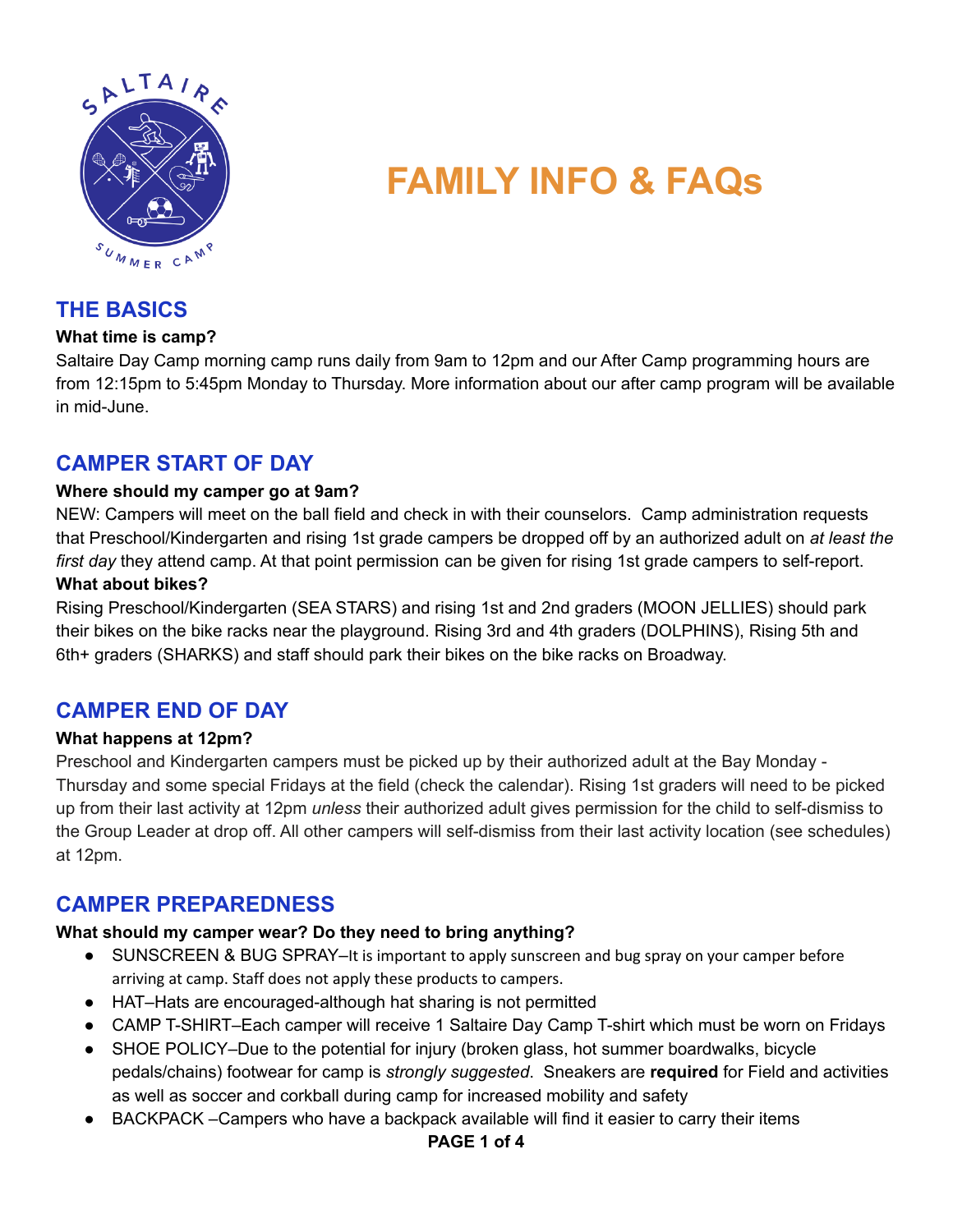# **CAMPER SWIMMING**

## **What should my camper wear on swim days?**

Wearing a bathing suit under clothes is a simple option. Campers can also bring their bathing suit and change. As in other years our youngest swimmers will swim last so that they can change right after camp if needed. Please pack a towel with your camper's name written on it.

## **Does my camper need a swim cap?**

● Swim caps are optional. Please send one in your camper's bag and tell the group leader - and we will make sure they wear it.

## **Will my camper go swimming in the rain?**

● Campers *will* go swimming in light rain--unless there is bad weather forecasted like thunder and lightning. In that case we will switch to a special rain day schedule.

## **What is the deal with swim testing?**

**●** Campers will be swim tested at the beginning of July and beginning of August - OR when they start camp if it is not at the beginning of each month. Swim tests will take place during the camper's regular swim time.

## **Is there anything else I should know?**

Occasionally there may be the presence of miniature jellyfish larvae coined 'bay lice' which can cause discomfort for some campers. We will make every effort to make sure campers rinse off after swimming. Campers who usually wear a one-piece bathing suit might want to consider a two-piece or tank suit so that the 'bay lice' do not get trapped under their bathing suits.

# **Do the campers do anything else in the water but swimming lessons?**

### **Yes! Read below.**

- **Monday Funday** is when your campers of all ages will get the chance to play some traditional water games like Marco Polo or silly games like Water Dance Party. In addition to teaching swimming skills, we believe seeing the water as a place to have fun is critical to the success of our swim program
- *Ocean/Ocean Games* under the guidance of our experienced ocean lifeguards, campers of all ages will get the chance to travel to the ocean side of Saltaire for beach games, learning about the ocean and marine life, and more. Campers in 3-6th grade who are progressing in their swim lessons will learn how to safely enter and exit the ocean.

## **SWIM TEAM**

- This summer in light of the ongoing pandemic we are continuing a modified Saltaire Swim Team for campers ages 7+ during after camp.
- **How can your camper participate?**
	- Your family must select "Both Morning and Afternoon" programming during registration
	- $\circ$  7 year old campers will be administered a swim test to make sure they can participate safely
	- Swim Team practices will start Monday, July 11 at 8am at the Bay Front Monday-Thursday. In house (Saltaire vs. Saltaire) 'Swim meets' will be at the Saltaire Bay Front Thursdays 12:45pm. The first Swim Meet will be Thursday, July 21.
	- Swim Team Participants should wear a navy or blue swimsuit (ideally) and participants will be given goggles and a Saltaire swim cap.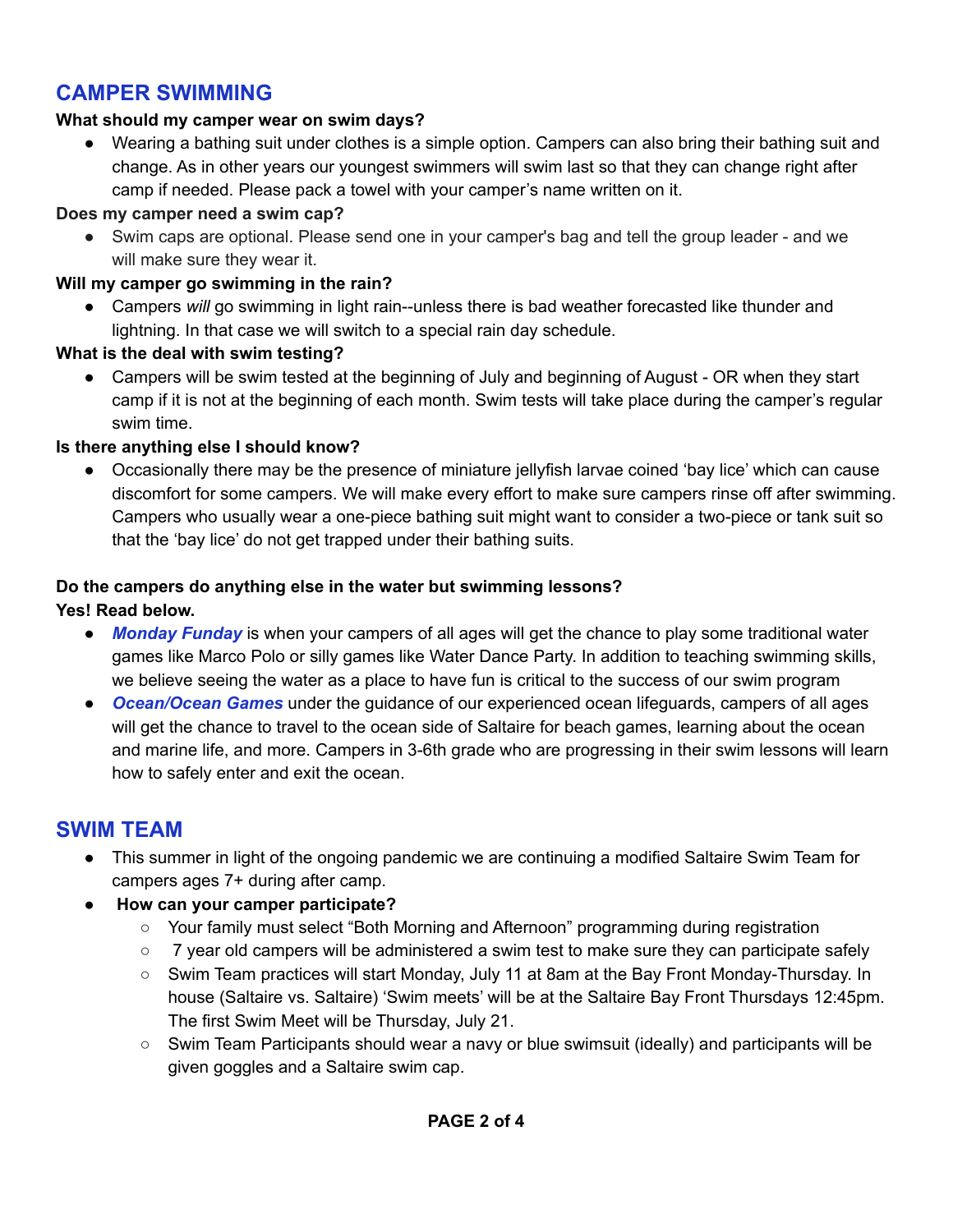# **MISCELLANEOUS QUESTIONS**

#### **Does my camper ever get snacks or food?**

Yes! Snack is back! The camp will provide 1 serving of snack that will be served to the groups mid-morning and ice pops for special occasions. No nuts or nut products will ever be served. Campers **may not** bring snacks from home. Campers with allergies should contact the Camp Director and Medical Director. Contact info: [molly@saltaire.org](mailto:molly@saltaire.org) Medical Director: [nursedana@saltaire.org](mailto:nursedana@saltaire.org)

**My camper has an allergy/needs medication/carries an epi-pen/has a medical issue - who do I talk to?** Please make sure that you contact the Medical Director about any food, drug, or environmental allergies. Medical Director: [nursedana@saltaire.org](mailto:nursedana@saltaire.org) A doctor's order is required for all medications. Please be aware that we do not carry any medications such as epi-pens. The Camper is responsible for carrying any medications, if they are needed.

#### **What measures has the camp taken to make sure my camper is safe considering Covid19?**

Since the outset of the global pandemic in 2020 we have made every effort to ensure a safe and fun environment for campers and staff. In light of that commitment, and since access to vaccination has expanded to include most of our camp population, full vaccination is required for both campers and staff. Religious and Medical Exemptions are a possibility, and families can check the camp website for more information. Currently, any camper who is 4 years old or is born before May 25, 2017 will not fall under the vaccine mandate. As it states in our registration policy, we cannot guarantee that your camper will not interact with unvaccinated campers. As for staff, any staff who are granted a religious or medical exemption will be required to test weekly at a facility.

#### **What about masking?**

No masks will be required outdoors, unless campers and staff want to wear their masks voluntarily. Masks will be required by all campers and staff regardless of vaccination status when indoors for longer than 15 minutes.

#### **What is the refund policy?**

50% Refund of any Program Session (1-Week Session for Camp and Monthly Session for Junior Lifeguarding) payment will be given if the session is canceled in writing by the parent/guardian at least 14 days before the session starts. If a written cancellation notice is given after the 14-day deadline, no refund will be given. If the Camper or a direct-contact family member has a confirmed positive COVID test before or during their session, partial refunds will be considered in consultation with the Recreation Medical Director on a case-by-case basis. All refund requests approved pursuant to this policy will be issued after camp season is over.

#### **How do I see pictures of all the fun stuff that happens at camp?**

We will be posting pictures and fun tidbits on our camp's two social media sites a few times a week so follow us on Instagram @saltairesummercamp and Facebook Saltaire Day Camp & Recreation @saltairecamp